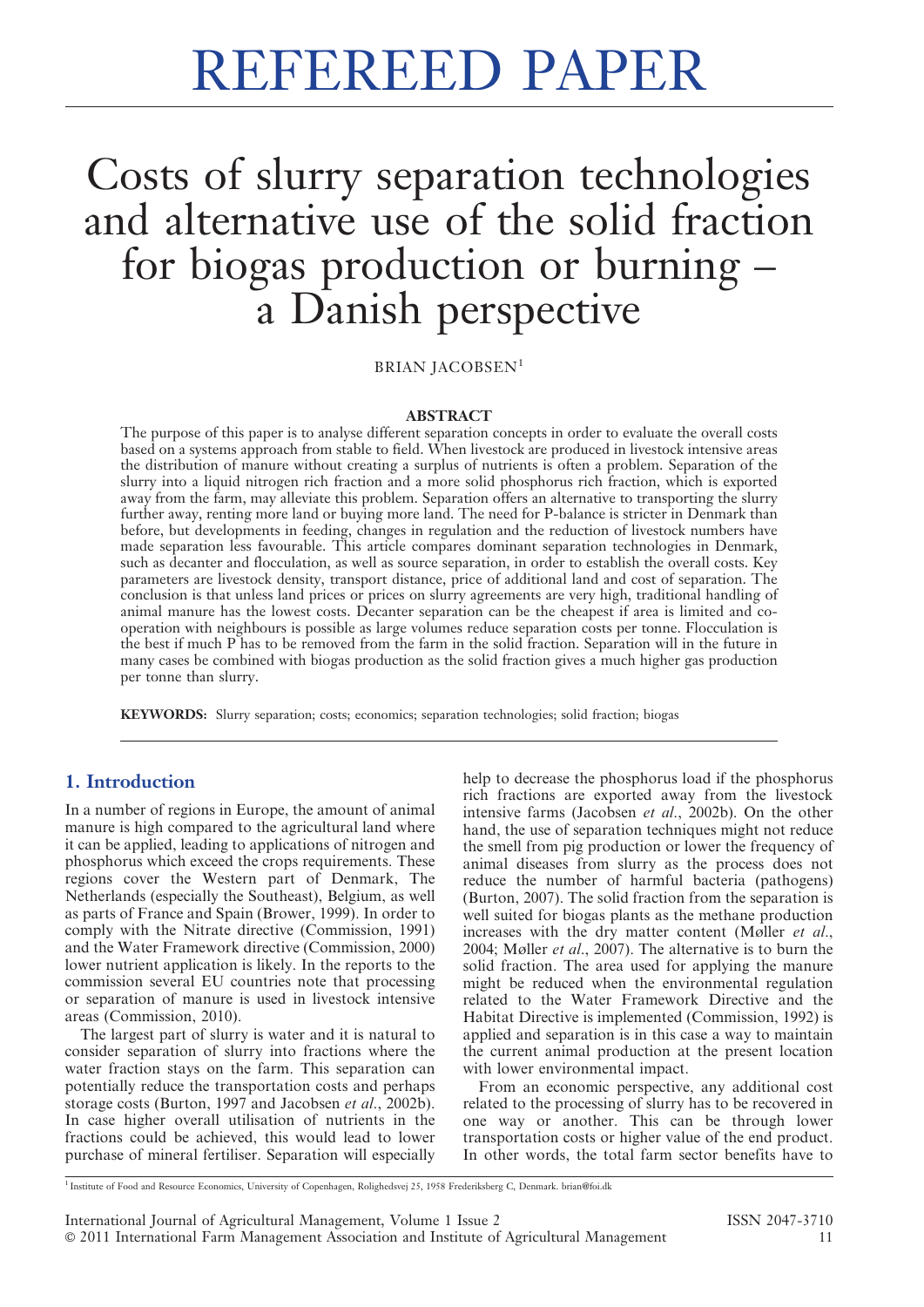exceed the costs of separation for it to be worthwhile. However, the benefit of using new technologies might include a transfer of income from the animal producer to the arable farmer. Danish arable farmers, who are reluctant to receive slurry from neighbouring farms, do so only if most of the transportation and the application costs are paid by the animal farmer. In some very livestock intensive areas, the receiving arable farmer also receives a per hectare payment from the animal farmer.

The purpose of this paper is to analyse different separation concepts in order to evaluate the overall costs based on a systems approach from stable to field. The paper explains how regulatory changes (livestock density and burning) have changed the uptake of separation technologies. The paper then describes how separation might be combined with biogas production. Furthermore, the paper also looks at whether separation techniques can produce fractions which, on their own, can fulfil the nutrient requirements of the crops.

The paper starts with a short description of the development of the use of separation technologies in Denmark, which is one of the countries in Europe with the highest use of separation technologies. It then goes on to look at the rationale for using separation technologies and the legal restrictions. The paper then describes the costs and revenue related to using the three alternative technologies (decanter, flocculation, source separation) from stable to field on a large pig farm producing 18,000 finishing pigs a year. The effects on changes in land price and transport distance of the ranking of alternatives is discussed in the final section. In the appendix (table A1 to A4), the values for the scenarios are described in more detail.

The paper analyses separation techniques including both the environmental and economic dimension, looking at the entire chain from stable to the field, with a focus on nitrogen usages and phosphorus and the alternative use of the solid fraction.

# 2. Separation techniques and regulation in Denmark

In a Danish context, the separation technologies have been divided into ''high technology separation'' where the outcome is several fractions, of which one is almost pure water, and ''low technology separation'' which produced two fractions. The high technology separation techniques have been in the developing stages for a number of years, but the approach has been too costly and technically not reliable so the companies have closed down (e.g. Funki Manura and Green Farm Energy). This has left the market to simple, but well tested technologies such as the decanter technology (Jacobsen et al., 2002b, Jacobsen and Hjorth-Gregersen, 2003).

In 2007, 944,000 tonnes of slurry was separated on 51 separation units in Denmark (Landscenteret og KU, 2007). This is equivalent to 3% of the total amount of slurry produced nationwide. The yearly production of manure in Denmark in 2007 was 34 million tonnes of which 27 million tonnes was slurry (liquid), 4.2 million tonnes was deep bedding with much straw) (solid), 0.7 million tonnes was urine (liquid) and 0.7 million tonnes was farm yard manure (solid) (Videncenter, 2008). The solid types of manure have a dry matter content of over 20%.

At all separation units, the slurry is divided into a solid fraction and a liquid fraction. Half of the units were based on slurry from pig production, whereas the other half were based on slurry or degassed material from biogas plants where the raw slurry also might come from a pig farm. Often the liquid fraction is distributed on the local farm, whereas 44% of the solid fraction is exported to other farmers and 31% to the biogas plant (Landscenter and KU, 2007). Only 3% of the solid fraction was burned and the rest is unknown. Most separation units were implemented between 2006– 2007, partly because of a 40% investment subsidy in that period (Landscenter and KU, 2007). The Danish Farmers Advisory centre (Frandsen, 2010) estimates that of the units working today, 40% are screw press, 40% band filter and most of the rest decanter centrifuge.

This development fits in very well with the conclusion in a previous report from the Institute of Food and Resource Economics, which concluded that the high technologies plants were too expensive (Jacobsen et al., 2002b). The report showed that the handling of fractions requires new application technologies and a focus on reducing the nitrogen loss at storage. Finally, the report points out that the alternative land price and the income from farming has to be large for even the low technology options to be a profitable alternative to longer transport or renting more land. The decanter separation units might in some cases be worthwhile as the total costs were lower than traditional handling, but the report pointed out that the lack of a market for the solid fraction was a major problem.

Since the high fertiliser prices in 2008–2009 have caused more arable farmers to be interested in receiving the solid fraction than before, as is also the case with biogas plants as the alternatives have become more expensive (Jacobsen, 2011b). The change has also lead to exchange of manure agreements over the internet, but alternative use of the solid fraction in gardens etc. is still very limited (Jørgensen and Jensen, 2010). Another key factor in the uptake of separation besides the technology and the economics, is the regulation of livestock farms and the need to transport slurry further away.

### Area required for animal farms in Denmark

The Danish legislation allows only a maximum of 1.4 livestock units (pigs) and 1.7 livestock units (dairy) per hectare (standard conditions) (Anonymous, 2011). One livestock unit is 100 kg N measured from storage, which includes N-emissions at the storage, but not during application. One livestock unit was previously equal to one dairy cow, but is today equivalent to 0.75 dairy cows or 36 finishing pigs as the developments in feeding over the years has been taken into account. For dairy cows the nitrogen efficiency measures as the ratio between input and output has increased over time. In the United Kingdom 0.87 dairy cow produces 100 kg N (Defra, 2010).

According to the Danish regulation, the agricultural area needed for distribution of slurry needs to be owned, rented or guaranteed by 5 year slurry contracts. A given percentage of this distribution area has to be owned by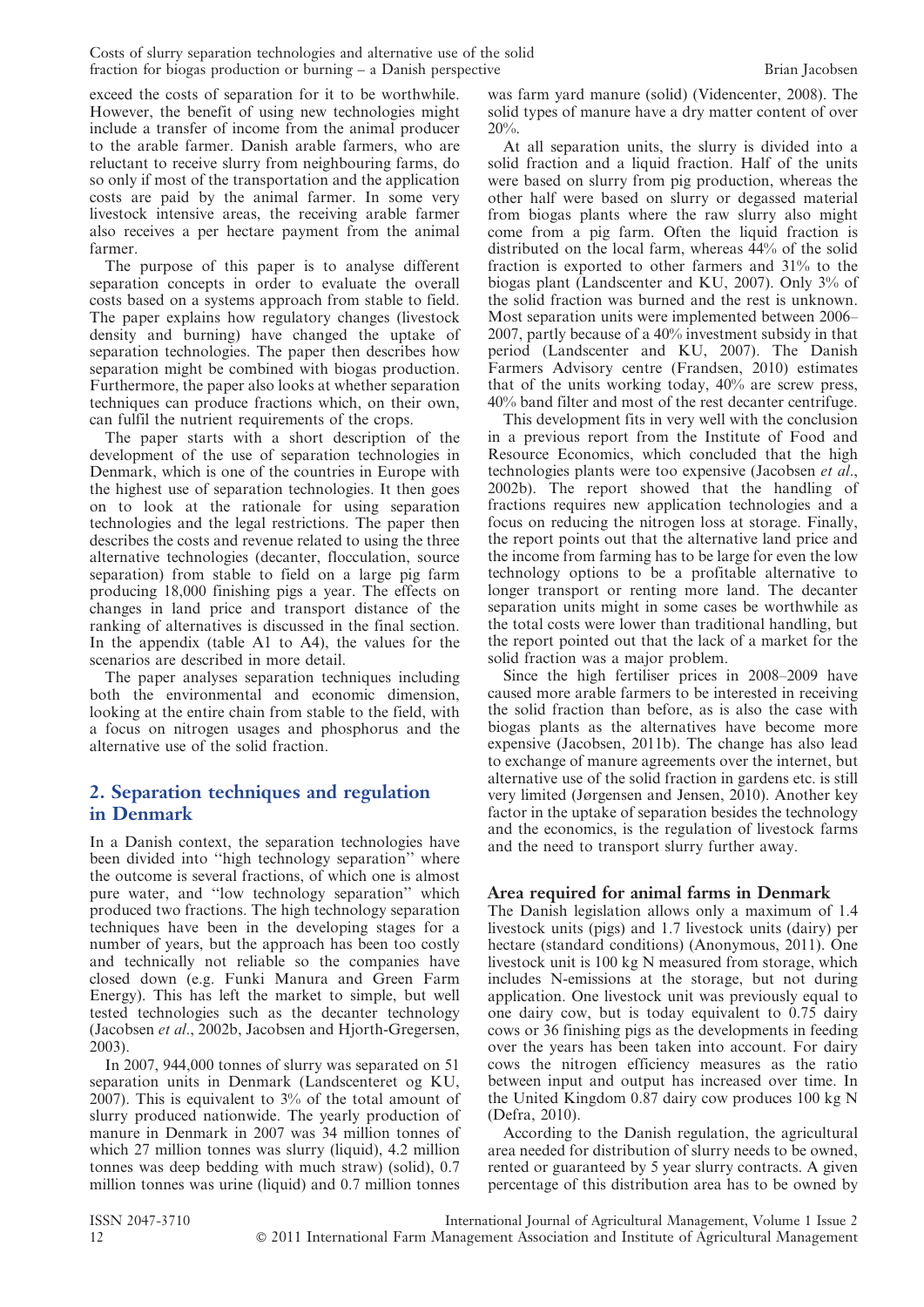

Figure 1: Area required for harmony on a pig farm according to Danish legislation Source: Own calculations

the farmer, and this percentage increases with farm size. In Figure 1, the top line shows the area required to have harmony between area and livestock production on a pig farm. The top dotted line shows how much of the area required for harmony had to be owned by the farmer before 2006. The area requirement has been relaxed since and was, in April 2010, removed (Anonyms, 2010) so that farmers no longer need to own the area needed for the distribution of their slurry.

The regulation regarding distribution area has helped to avoid a large excess of phosphorus as has been seen in other livestock intensive countries e.g. in the Netherlands where the surplus was 31 kg P per ha in 1998 (Oenema and Berentsen, 2005). As a comparison, the Danish surplus was 11 kg P per ha in 2000 (Jacobsen et al., 2004), which is at the same level as the UK, which had a P-surplus of 10 kg P per ha in 2000 (Defra, 2011). In all three countries, the P-surplus in 2010 is lower than it was 10 years ago.

In 2002, an incentive to promote separation was included, as the area requirement was reduced by 25 and 50% for the use of high and low separation technology respectively, but this has later been abolished. The conclusion is that the incentive to support separation in the period 2002–2009 probably did help to increase the number of separation systems implemented as the land prices at the same time were increasing. Furthermore, the relatively low income in pig production in 2008– 2010 has also worked against increasing the number of separation units. The total numbers of pigs has decreased by 10% from 14.0 million in the fourth quarter in 2007 to 12.5 million in the third quarter in 2010 (Statistics Denmark, 2010). Also, the total number of livestock in Denmark has decreased by 400,000 livestock units to 2.1 million livestock units in 2009, which is a decrease of 18%. Part of this reduction has happened because of the problems with getting approvals for new animal farms through the new electronic approval system introduced by the Danish Environmental Protection Agency (Husdyrgodkendelse, 2011 and Jacobsen, 2011a).

The lower livestock density has reduced the need for separation technologies as land is easier to come by, which together with the financial crises has reduced land prices. On the other hand, farmers and biogas companies are more willing to buy or receive separation products (solid fraction) than five years ago as they have

realized the value of the products in the years with high fertiliser prices. However, the price for the fractions is still low, sometimes zero, even though the nutrient value per tonne is relatively high. This indicates that the barrier for arable farmers to receive slurry is relative high, perhaps based on negative experience and perceptions of the inconveniences.

#### Burning the solid fraction

An alternative to selling the solid fraction is to burn this fraction, but in 2008 this was only adopted in relation to 1–3 separation plants (Birkmose and Zinck, 2008). A Danish analysis of the costs shows that there can be a little gain from burning the solid fraction if the produced heat can be fully used and the burning facility is a large scale operation (e.g. 62,000 tonne per year) (FVM, 2005; Schou et al., 2006; Hjorth-Gregersen and Christensen, 2005). In this case, the heat is sold at  $\epsilon$ 28.8<sup>2</sup> per MWh (or  $\epsilon$ 7.4 per GJ). In the case where the burning is carried out in combination with a biogas plant, it is even more profitable.

The solid fraction can only be burnt in an approved facility. Typically the large burning facilities already fulfil strict rules and have the advantage that they can take large quantities. To allow burning of fractions at the farm separation plants the Danish Environmental Protection Agency would have had to classify the solid fraction as something other than waste (e.g. bio material like straw as advocated by the Farmers' Association (Miljøstyrelsen, 2009c and Birkmose and Zinck, 2008; Hansen et al., 2009). The conclusion is that, in a Danish context, the burning of the solid fraction is only possible at centralised plants. Apart from traditional burning, gasification is another option. The difference is that the substance is heated without oxygen and syngas is produced, which is a gas containing CO and hydrogen. Another issue is to what extent the technology used allows for recycling of P. Phosphorus is a limited resource and technologies which result in P-ash which cannot be fully used by plants is less sustainable. Analyses do indicate that the P in ash from burnt solid animal manure can be used by plants, but there are some uncertainty regarding the levels (Petersen and Sørensen, 2008; FVM, 2005).

<sup>&</sup>lt;sup>2</sup> In mid-October 2011, €1 was approximately equivalent to \$1.4 and £0.87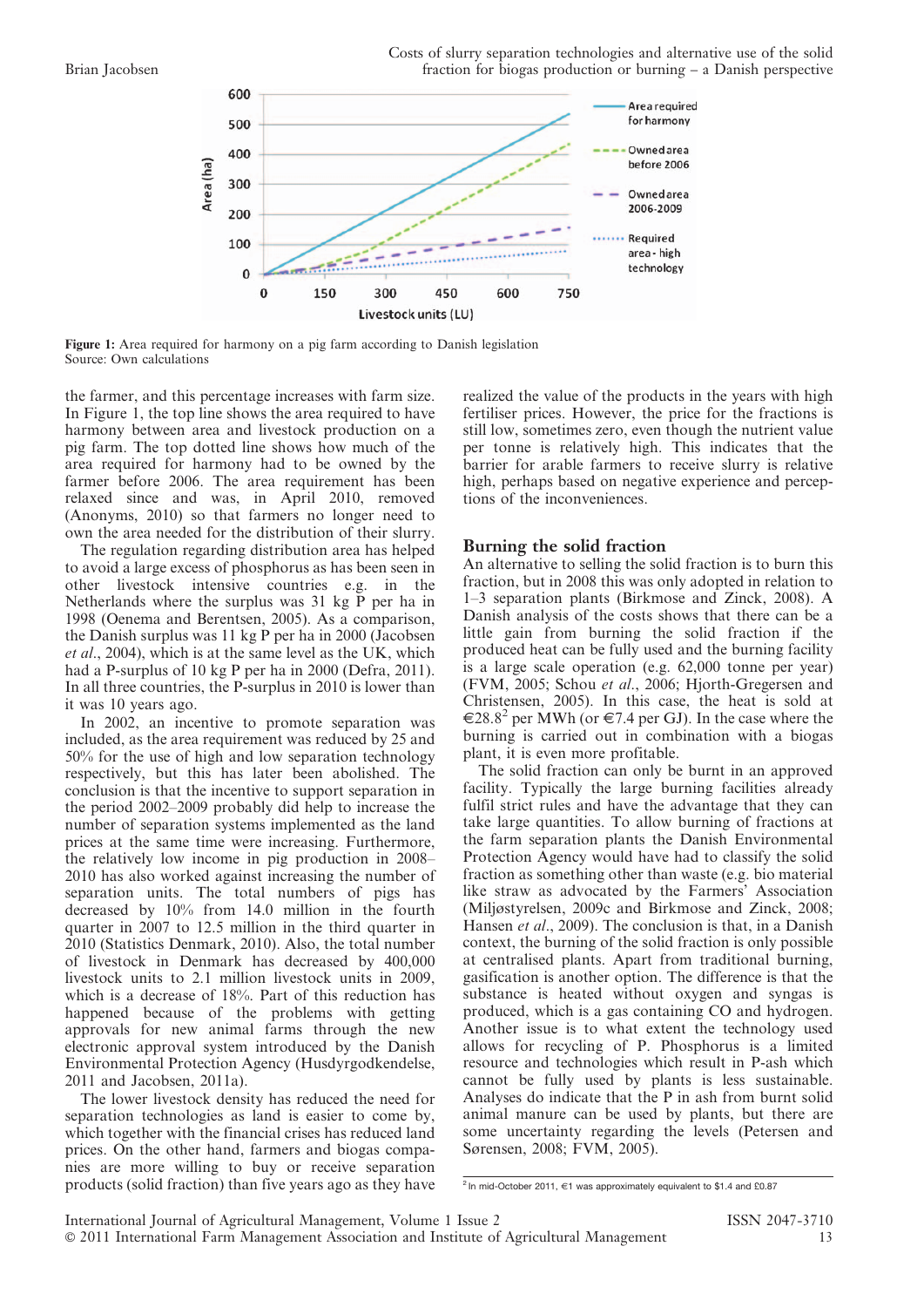Costs of slurry separation technologies and alternative use of the solid fraction for biogas production or burning – a Danish perspective Brian Jacobsen

Biogas plants today try to use the solid fraction from separation in the production of biogas. Today 6–7% of the slurry is treated in a biogas plant, but the Danish Government intentions are to increase this to 50% based on the Governments Green Growth Plan (Government, 2009). This is part of the strategy to reduce Green House Gas Emissions (Dubgaard et al., 2010).

Biogas plants are less profitable than before as plants now have to pay for e.g. fish oil and other gas busting ingredients (see Nielsen et al., 2002; Maarbjerg bioenergy, 2005 and Morsø Bioenergy, 2009). The previous guaranteed price in the 2003 agreement was  $\in 0.08$  per kWh for 10 years and then  $\in 0.05$  per kWh for 10 years.

The price of  $\epsilon 0.10$  per kWh in 2010 includes a subsidy of  $\epsilon 0.06$  per kWh, which is paid by all Danish users of electricity. This higher price of  $\in 0.10$  per kWh in 2010 for ''green electricity'' has not been able to ensure profitability in new biogas plants although this subsidy in index linked and as such increase over time. The subsidy in Germany is between  $\in 0.15$  per kWh for large plants (5 MW) and  $\in 0.25$  per kWh for small plants  $(150 \text{ kW})$  (Fuchs *et al.*, 2011). The smallest biogas plants get the highest subsidy and it is relatively high even though the heat is often not used. It is, therefore, no surprise that the growth in biogas production at the farm size plants is much higher in Germany than in Denmark at the moment (Fuchs *et al.*, 2011).

The advantage of using a biogas plant is the more balanced content of N and P and also that the utilisation of N in digested slurry is higher (lower ammonia emissions), it is free from germs and the smell is reduced. For biogas to expand in Denmark, feeding biogas to the current natural gas grid is an important option. The cost of using natural gas is around  $\epsilon 0.36$ per m3 methane. Production of biogas based on slurry costs is around  $\in 0.54$  per m3 methane, increasing to  $\epsilon$ 0.67 per m3 methane when it is upgraded to natural gas level (extracting CO2) (Jensen, 2009). In the case where the current subsidy for green electricity and heating is given to green methane production, the costs would come down to  $\in 0.36$  per m3 methane, which is similar to the natural gas price (Jacobsen *et al.*, 2010). With even conditions between biogas for heating locally and delivery to the natural gas grid, biogas companies would be interested in using this option. Today the biogas companies are restricted as they only have one buyer of the gas, namely the local combined heat and electricity plant. It will also allow the produced energy to be used better in the summer, where the need for heating is low. The introduction of technologies which can reduce the costs of upgrading biogas would further promote this change (Hashøj biogas, 2011).

#### Reducing P-surplus

Reducing phosphorus surplus is another important reason behind the use of separation, as the Danish environmental target in the Aquatic Plan III is to reduce the P-surplus of 30,200 tonne P in 2001/2002 by 50% by 2015. Feeding practices are changing so that an average pig farm with 1.4 LU/ha today applies 25–30 kg P, where the crops require 20–25 kg P per. ha. In 2002, the feeding norms resulted in an application of 37–44 kg P per ha based on 1.4 livestock units per ha and traditional feeding (Miljøstyrelsen, 2009a). The Psurplus in Denmark in 2009 has been estimated to 7–8 kg P per hectare (DJF, 2009). This development has, in other words, reduced the need to use separation as a way to reduce P application at the farm level. However, some farms might be required to reduce application even below the crop requirements as their P-levels in the soils are very high and the risk for P-levels are high indicating a high risk for P-leaching as the soil is saturated (Jensen, 2010).

# 3. Analysis of costs

For the purpose of this analysis, traditional handling of slurry is compared with separation in the stable, decanter separation and flocculation (se figure 2). With all the separation techniques, the end product is a liquid fraction and a solid fraction. The nutrient content will vary with the technology (see table 1). The separation can be carried out at the farm or at a centralised location (e.g. biogas plant), but in this analysis, it is assumed to be carried out at the farm level either through a fixed or mobile separator. The analysis looks at the entire chain from stable to field and includes the costs for storage, separation, transport and additional purchase of mineral fertiliser to fulfil the nutrient requirement of the crops. Based on the description above, a number of relevant scenarios for the use of separation techniques have been set up. They are (see appendix A for more detail):



Figure 2: Slurry separation. Source: after Møller and Sommer, 2002

ISSN 2047-3710 International Journal of Agricultural Management, Volume 1 Issue 2 14 **C** 2011 International Farm Management Association and Institute of Agricultural Management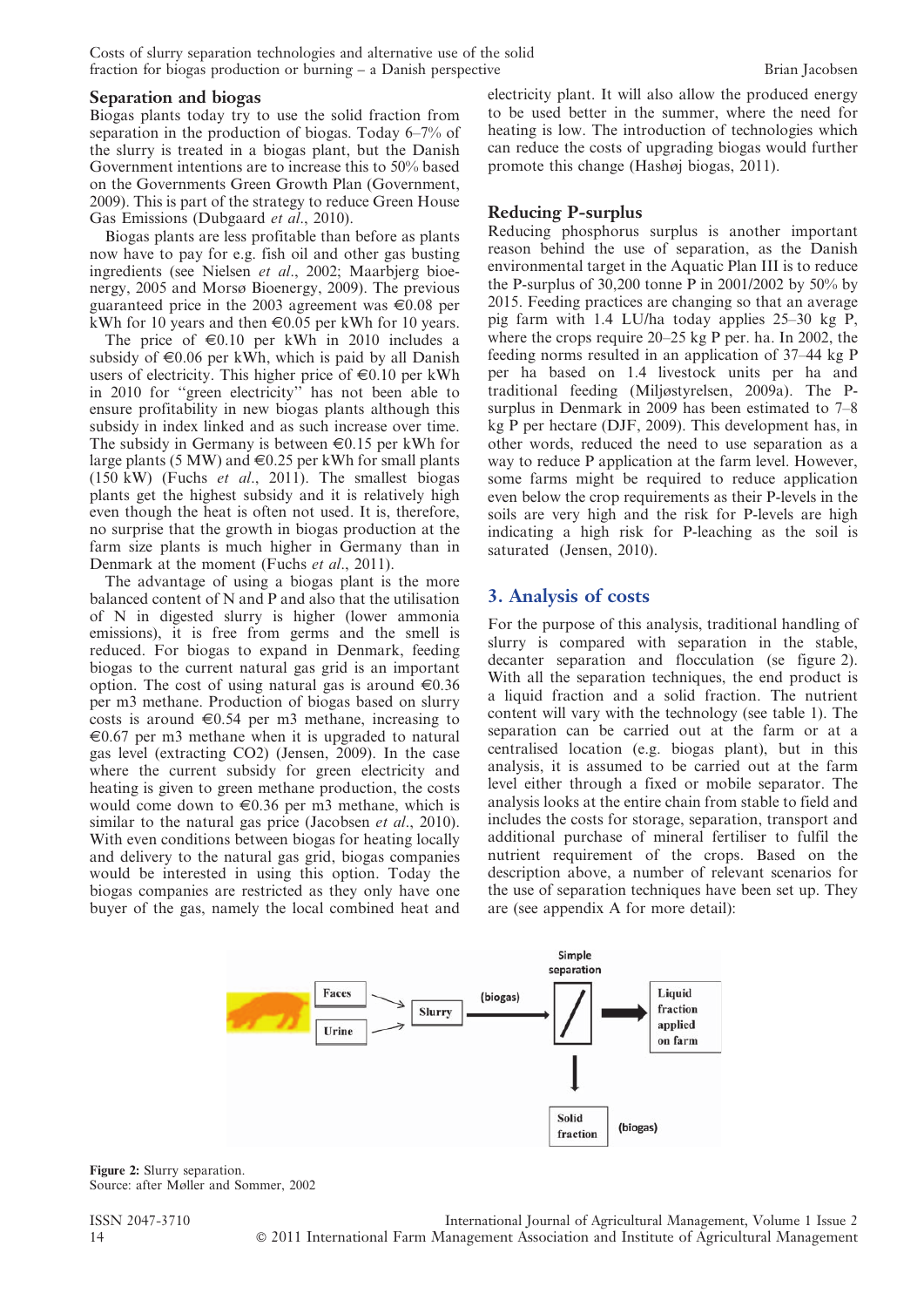| Table 1: Content of the liquid fraction (% of the total content in slurry) |  |
|----------------------------------------------------------------------------|--|
|----------------------------------------------------------------------------|--|

|                             | Decanter <sup>(1</sup> | Flocculation <sup>(2</sup> | Source separation and screw<br>press <sup>(3</sup> |
|-----------------------------|------------------------|----------------------------|----------------------------------------------------|
| Amount (tonnes)             | 91                     | $80 - 90$                  | 45                                                 |
| Total N                     | 73                     | $60 - 70$                  | 47                                                 |
| NH4-N                       | 85                     | 85-95                      |                                                    |
| Total P                     | $(25)$ 40              | 1–50                       | 57                                                 |
| Total K                     | 90                     | 80                         | 42                                                 |
| Dry matter                  | 30                     | $8 - 36$                   | 79                                                 |
| Utilisation of N i fraction | 85                     | 85                         | 80                                                 |
| Effective N:P index         |                        | $6 - 7$                    |                                                    |

Sources:

1) Landscenteret (2009)

2) Al-2 (2010)

3) Kai, 2010.

Note: Loss of N in the stable is 11% and loss in storage is 2% for slurry and liquid fraction.

- Scenario 1: Traditional stable, storage and local distribution of slurry (203 and 357 ha);
- Scenario 2: Traditional stable, separation (decanter) (stationary or mobile), farm use liquid fraction, transport and application of solid fraction (30 km), (203 ha);
- Scenario 3: Traditional stable, separation (flocculation), farm use liquid fraction and transport and application of solid fraction (30 km), (203 ha);
- Scenario 4: Separation in stable and screw press, farm use liquid fraction and transport and application of solid fraction (30 km), (203 ha).

The case farm is a pig farm which would like to expand from 250 LU to 500 LU enabling him to produce 18,000 finishing pigs a year. The crop rotation is barley, oilseed rape, wheat (1 year) and wheat (2 year). The N application follows the Danish N-norms, which is a legal requirement for clay soil (Danish Plante Direktorate, 2009). The average N application is 155 kg N per ha.

Loss of N in the stable is  $11\%$  and loss in storage is 2% for slurry and liquid fraction, but 28% for the solid fraction (with cover). (Hansen et al, 2008; Miljøstyrelsen, 2009b; Miljøstyrelsen, 2010). The utilisation of N in the field is based on trials (Petersen and Sørensen, P, 2008; Sørensen, 2006 and Birkmose et al., 2003; Jacobsen et al., 2002b). The amount of nitrogen applied on the field is the same for all systems.

The storage cost is an average based on Jacobsen et al. (2002a). The storage cost is  $\in 2.3$  per tonne slurry, whereas the average cost when they are divided into two fractions is  $\in$ 2.5 per tonne (Jacobsen *et al.*, 2002b). A larger slurry storage (3,500 m3) is normally cheaper per tonne  $(\infty 1.7$  per tonne per year) compared with the small storages (1,500 m3), which have an annual cost of  $\in 2.4$ per tonne (Jacobsen et al., 2002a).

The value of the slurry applied on the field is around  $\epsilon$ 5.1 per tonne based on the content of N, P, and K and a utilisation of N of 75%, of which 65% is the first year effect. In e.g. England the requirements regarding utilisation are lower (Defra, 2011). This is partly because only the first year effect is included. The share of applied total N applied for pig slurry is assumed to be 25–45% when applied in Winter, 55% based on band

spreading (using a hose) in Spring and 60% when using injection in Spring. These values show that application in Winter is not to be recommended and that the expected utilisation levels are lower in England than in Denmark. With higher recommended N-applications per ha, this leads to much higher application of slurry per ha in England than in Denmark (Webb et al., 2006).

The question is to what extent the cost of using more advanced technologies are paid by higher efficiency in application. The answer is that the cost of new technology is only partly paid for in terms of higher N-efficiency. Another issue relates to the application distance. The effective value of slurry is  $\epsilon$ 5.1 per tonne or  $\in$ 127.5 per ha when applying 25 tonnes per ha. The transport costs are  $\epsilon$ 4 per tonne when transported a distance of 30 km. On top come application costs which are  $\epsilon$ 1.7 per tonne for slurry or  $\epsilon$ 42.5 per ha, whereas the application costs using mineral fertiliser are only  $\epsilon$ 20 per ha in Denmark. So the organic manure has a relatively large value, but the transport and application costs are often higher.

Injection in winter crops is still a challenge in a Danish context as the incorporation technology used might harm the plants and lower the yield. The use of band spreading has been standard practice for many years, but Injection technologies (little i) are used more and more and will in the years to come be obligatory on Spring crops and grass. Today, Danish farmers are used to having slurry storage of almost 12 months and try to use approaches which try to achieve a very high utilisation of N in slurry. With N-norms for each crop and required utilisation, it is important to reach the expected utilisation as this cannot be compensated for by buying more mineral fertiliser. In recent years, acidification of slurry with Sulphur acid has been promoted to reduce ammonia emission from livestock farms (Infarm, 2011) and increase the N-uptake by the plants.

The application costs are lower for slurry with hose (band spread) than the application of the solid fraction and the liquid fraction when injected into the soil. It is assumed that the spreading of animal manure costs around  $\in$ 1.7 per tonne when using a hose. The prices are based on contractor prices (Jacobsen et al., 2002a). The application costs are higher in the eastern part than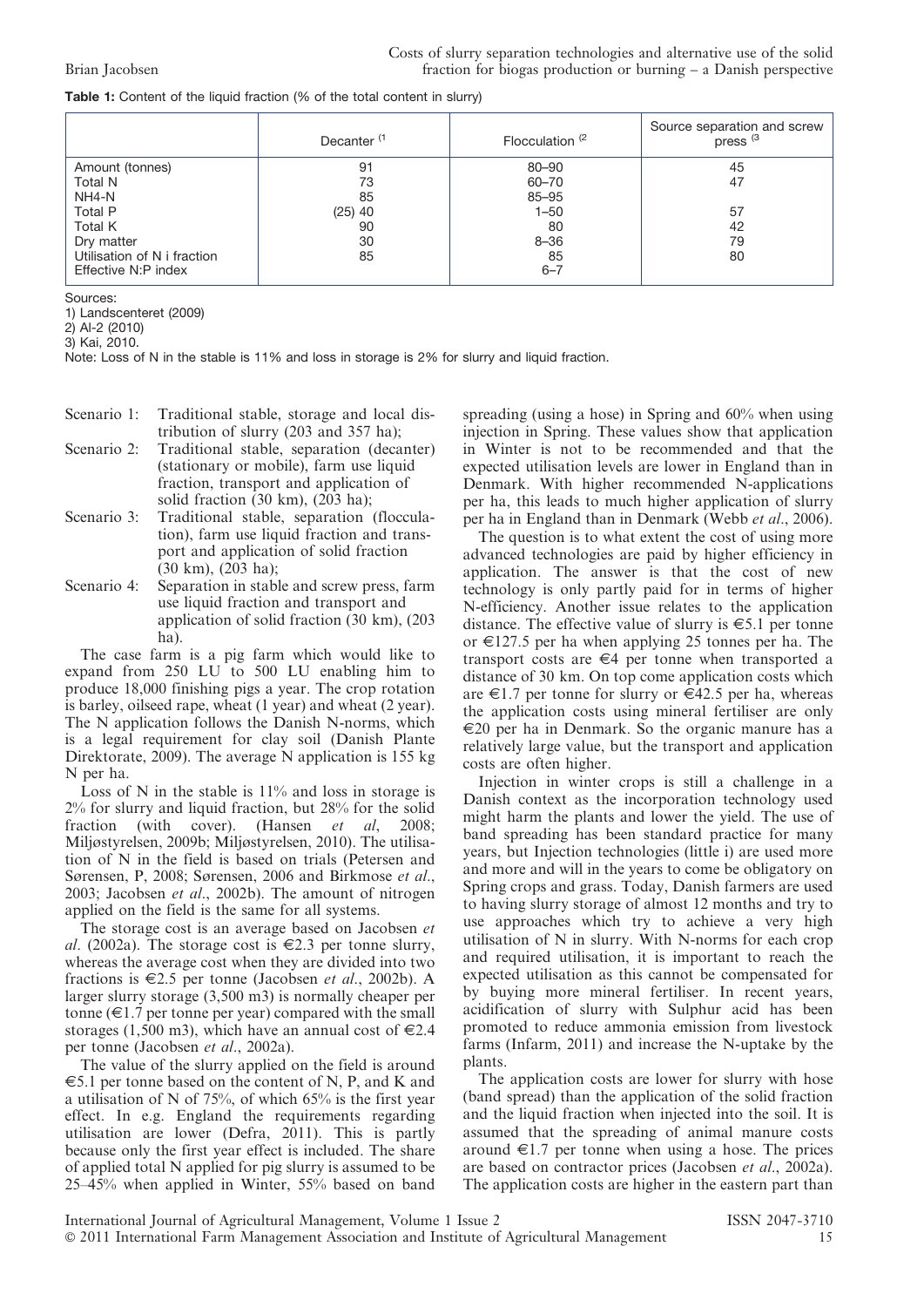| <b>Table 2:</b> Scenario 1a: Baseline – Traditional handling (203 ha, limited P surplus) |  |  |  |  |
|------------------------------------------------------------------------------------------|--|--|--|--|
|------------------------------------------------------------------------------------------|--|--|--|--|

|                                                                                                                                                                                   | Tonnes                                    | Nitrogen purchase<br>(Kq N) | Costs ( $\in$ per<br>tonne)            | Total costs ( $\in$ per year)                           |
|-----------------------------------------------------------------------------------------------------------------------------------------------------------------------------------|-------------------------------------------|-----------------------------|----------------------------------------|---------------------------------------------------------|
| Amount from stable<br>Amount from storage<br>Application on field<br>Mineral fertiliser (N)<br>Transport of slurry<br>Sold slurry<br><b>Total costs</b><br>Costs per pig produced | 8,280<br>8,460<br>8,460<br>3,649<br>3,649 | 11.197                      | 2.3<br>1.7<br>0.1<br>5.1<br>2.8<br>1.3 | 19,304<br>15,103<br>7,783<br>490<br>$-18,419$<br>24,262 |

Note: The slurry for the area which exceeds 203 ha (154 ha) is transported 1 km and sold at full value. Source: Own calculations

in the western part of Denmark as the competition among contractors is higher (Jacobsen et al., 2002a).

The aim is to ensure that there is no P-surplus on the farm. The farm area before the expansion is 203 ha. The minimum area for harmony is 357 ha, but in that case there will be a little P-surplus. With 403 ha all the slurry can be applied on the fields without any P-surplus. The question is whether to buy or rent another 200 ha, transport 4.230 tonne of slurry or invest in separation technology and export the solid fraction. The fertiliser purchase is based on the price of N, P and K of 0.67,  $\in$ 1.2 and  $\in$ 0.3 per kg (Videncenteret, 2010). The utilisation of animal manure is described in the appendix A. When the area is larger than 203 ha, it is assumed that this land is rented and the farmer gets full value for the slurry applied to this area, but the costs of mineral fertiliser needed for this area are not included.

When renting land in livestock intensive areas, the price is higher than in areas without livestock as the opportunity to apply slurry has a value. Danish Statistics have estimated that the additional rent paid in livestock intensive areas is  $\epsilon$ 262 per livestock unit over 1.0 (Danish Statistics, 2010b). With a very high livestock intensity of e.g. 1.5 LU per ha, this would result in an additional rent of  $\in$ 131 per hectare per year. For a farm with 200 ha, this additional cost of having a farm in a livestock intensive area would be  $\in 26,200$  per year or an additional cost of  $\epsilon$ 3.2 per tonne slurry on the case farm.

#### Decanter option

With respect to decanter centrifuge, the cost per tonne is smaller when large quantities are processed. The findings show that the cost on a farm with 500 LU is  $\epsilon$ 2.1 per tonne for a stationery unit or  $\epsilon$ 18,400 per year (including investment and maintenance). This is lower than the price of  $\in 2.6$  per tonne found by Møller and Sommer (2000). The mobile unit costs  $\epsilon$ 35,900 per year with a capacity of 50,000 tonnes per year which gives a total cost of  $\epsilon 0.7$  per tonne. However, such a capacity requires co-operation and that is sometimes difficult to get to work although there are economic incentives. This would require that the separator works 3,000 hours a year or 9 hours a day, which should be possible (see also Sørensen and Møller, 2006).

The cost of application of the solid fraction on a field 30 km away is included (no sales value). If it is only transported to a biogas plant (and not incorporated), the yearly costs would be reduced by  $\in 2,400$ .

#### Flocculation

The flocculation approach used here is based on addition of polymers to the slurry. This makes the substance coagulate. Flocculation is caused by polyelectrolytes. A polymer is a large molecule composed of repeating structural units. Approximately 0.2–0.3 litre of polymer is added per tonne slurry. The outcome of the flocculation can be varied more than with a decanter and the amount of P in the liquid fraction can be varied from 1 to 50% of total P (Hjorth *et al.*, 2010). With a production of 8,500 tonne per year, the company AL-2 suggest that their model 2.1 (see table 4) will cover the requirements (AL-2, 2010). The machine takes 3 tonnes per hour and has then to run 3,000 hours a year or 8 hours a day. However, most farmers will probably select the larger model called 3.6M as the additional costs are limited (see table 3). When used to full capacity, the 3.6M would have unit costs of only  $\epsilon$ 1.6– $\epsilon$ 2.4 per tonne depending on whether it is fixed without screw press or it is a mobile unit (see table 3). Again economics of size is important for the costs per tonne which is treated.

The variable costs are polymer, water and electricity (0.7 kWh per tonne) and a service agreement on the equipment. The variable costs are  $\epsilon$ 1.07– $\epsilon$ 1.34 per tonne. When using more or less polymer, the nutrient content of the end product can be controlled. The largest model can be mobile and this type has sold a lot, but the idea of several farmers sharing has not always worked. In other cases, it has been owned by the biogas company. The company (AL2) has delivered about 30 of this type to farmers in Denmark.

The actual N-utilisation is 85%, but it can be higher. The solid N can be utilised at 45–50%. With respect to P, the flocculation technique can deliver a wider range than the other technologies. For the nutrient balance to be covered 100%, the share between effective N:P has to be around 155 N : 22 P or 7:1. Another index is the separation index which shows how much of the selected nutrient is removed in the solid fraction (Hjorth et al., 2010).

For this case farm, the costs of separation and screw press will be around  $\in$ 3.4 per tonne. Again, splitting the use between two farms and increasing the volume would reduce the costs to  $\in 2.4$  per tonne, but it is not always possible.

With the mobile solution, the total costs are reduced to  $\epsilon$ 8.06 per tonnes or  $\epsilon$ 3.76 per finishing pig. The analysis indicates that flocculation is the most flexible,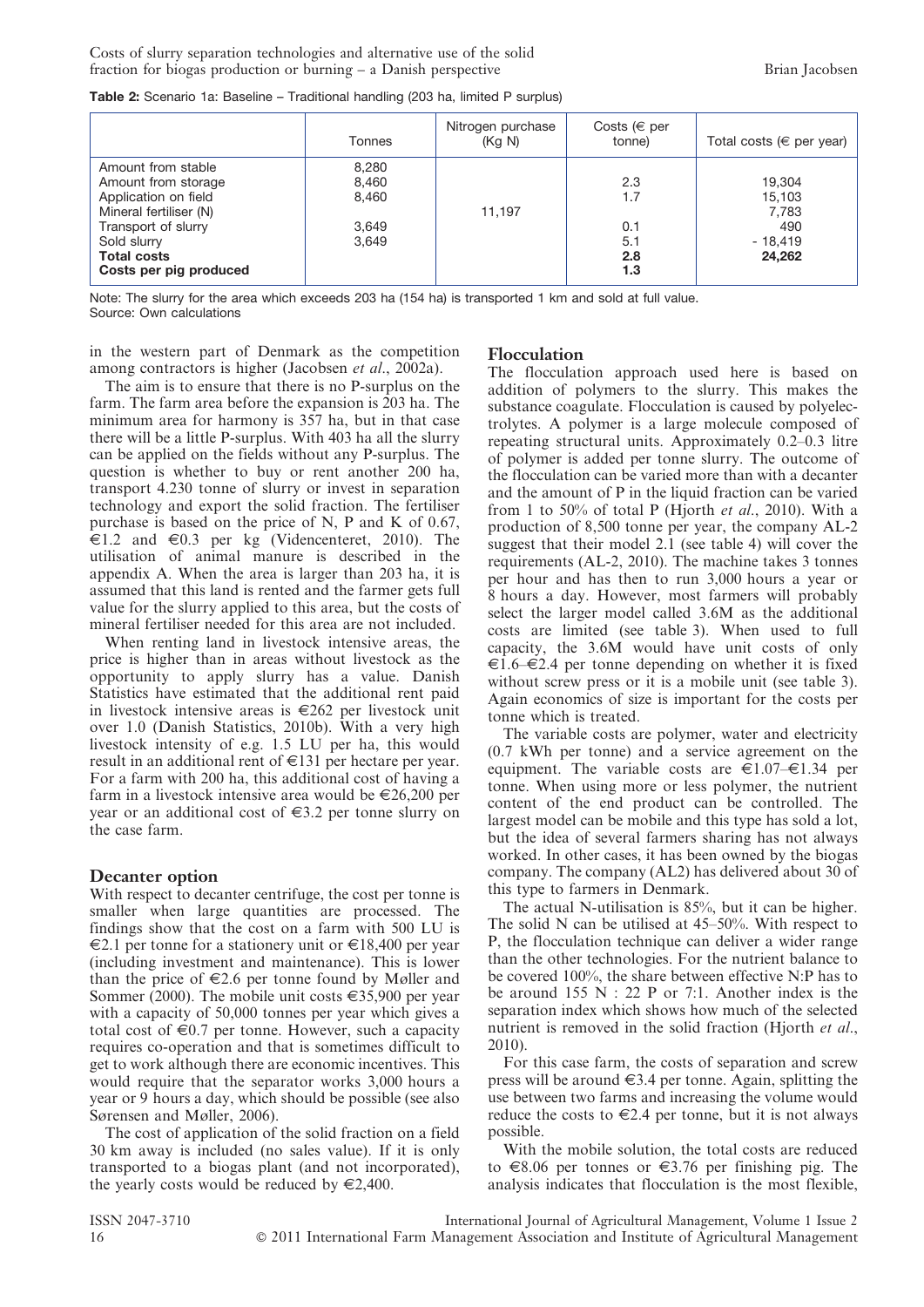#### **Table 3:** Costs related to flocculation of slurry  $(\epsilon)$

| Model name                                                        | Model 2.1        | Model $2.1 +$<br>press Screw | Model 3.6        | Model $3.6 +$ press<br>Screw | Model 3.6 Mobile   |
|-------------------------------------------------------------------|------------------|------------------------------|------------------|------------------------------|--------------------|
| Amount<br>Press screw                                             | 8,280<br>No.     | 8,280<br>Yes                 | 8,280<br>No.     | 8,280<br>Yes                 | 8,280<br>Mobile    |
| Investment in base<br>Invest in screw press                       | 63,760           | 63,760<br>30,200             | 68.460           | 68,460<br>30,200             |                    |
| Container/ building<br><b>Total investment</b>                    | 16.780<br>80,540 | 16.780<br>110,740            | 16.780<br>85,240 | 16.780<br>115,440            | 174,500<br>174,500 |
| <b>Yearly costs</b>                                               |                  |                              |                  |                              |                    |
| Building etc. (10 år, 4%)<br>Variable costs                       | 9,932            | 13,691                       | 10,926           | 14,631                       | 21,516             |
| Labour (20.1 $\in$ /hrs)                                          | 8,859<br>3.624   | 8,859<br>3.624               | 11,141<br>1.221  | 11,141<br>1.221              | 11,141<br>4.027    |
| Total costs $(\in / \text{ year})$                                | 22,416           | 26.174                       | 23,356           | 26,993                       | 36,685             |
| Costs ( $\in$ /tons) 8.280                                        | 2.7              | 3.2                          | 2.8              | 3.2                          | 4.4                |
| tonnes per year<br>Costs ( $\in$ /tons) 15,000<br>tonnes per year |                  |                              | 1.6              | 1.7                          | 2.4                |

Note: In other analyses, the labour requirement is smaller than stated above. This, with other adjustments, reduces the costs for the mobile unit to 26.845  $\in$  per year or 3.4  $\in$  per tonne in case of 8,280 tonne and model 3.6. Source: AL-2 (2010) and own calculations.

#### Table 4: Key parameters and costs of the different technologies

|                                                                                                                                                                                                                                                                                                    | Scenario 1a                                                      | Scenario 1b                                                       | Scenario 2b                                                            | Scenario 3                                                             | Scenario 4                                                            |
|----------------------------------------------------------------------------------------------------------------------------------------------------------------------------------------------------------------------------------------------------------------------------------------------------|------------------------------------------------------------------|-------------------------------------------------------------------|------------------------------------------------------------------------|------------------------------------------------------------------------|-----------------------------------------------------------------------|
| Name                                                                                                                                                                                                                                                                                               | Baseline -full<br>value                                          | Baseline-<br>transport                                            | Mobile-<br>decanter                                                    | Flocculation                                                           | Source<br>separation                                                  |
| Area (ha)<br>Transport distance (km)<br>P-surplus (kg P/ha)<br>Excess K<br>Eff. N:P in liquid fraction<br>Eff. Kg N/tonne<br>Kg P/tonne<br>Value slurry / solid fraction $(\in/$ tonne)                                                                                                            | 203<br>3<br><b>No</b><br>4,0<br>5.6<br>1,1<br>5.1                | 203<br>30<br>0<br>No<br>4,0<br>5.6<br>1,1<br>5.1                  | 203<br>30<br>O<br>Yes<br>8,4<br>$10.5 / 4.8*$<br>$6.5 / 0.5^*$<br>12.1 | 203<br>30<br>0<br>Yes<br>7,7<br>$14.8 / 4.1*$<br>$6.5 / 0.5^*$<br>13.8 | 203<br>30<br>0<br>No.<br>5,8<br>$5.2 / 4.9*$<br>$1,7/0,7$ *<br>4.8    |
| Economics (1000 $\in$ ) :                                                                                                                                                                                                                                                                          |                                                                  |                                                                   |                                                                        |                                                                        |                                                                       |
| Storage costs<br>Separation costs<br>Application of slurry / liquid fraction<br>Application of solid fraction<br>Transport of solid /slurry<br>Mineral fertiliser<br>Value of slurry / solid fraction<br><b>Total costs</b><br>Cost per tonne ( $\in$ /tonne)<br>Cost per pig ( $\in$ / pig prod.) | 19.3<br>0<br>16.0<br>0<br>0<br>7.8<br>18.4<br>24.3<br>2.8<br>1.3 | 19.3<br>0<br>15.2<br>0<br>17.2<br>10.1<br>0<br>61.6<br>7.2<br>3.5 | 20.0<br>16.6<br>19.1<br>1.7<br>3.4<br>1.9<br>0<br>51.5<br>6.2<br>2.8   | 20.0<br>20.0<br>19.1<br>1.7<br>3.4<br>3.5<br>0<br>67.5<br>8.2<br>3.8   | 20.0<br>20.0<br>13.2<br>6.7<br>12.6<br>7.7<br>0<br>80.3<br>9.7<br>4.4 |

Note:

\* (solid fraction/liquid fraction)

Source: Own calculations

also in terms of being able to fulfil the nutrient requirement. It is possible to apply the fractions so purchase of mineral fertiliser is not needed. This would reduce the cost further by  $\in 2,685$  per year.

### Source separation in the stable followed by screw press

The idea behind this technology is to carry out the separation in the stable and so the output from the stable is a liquid and a solid fraction. The solid fraction is then channelled through a screw press. The liquid part

from this process is joined with the liquid part from the stable so that only two products come out of the process, namely a solid fraction from the screw press and a combined liquid product from the stable and screw press. Compared to the other separation techniques, this technique does not take as much P away in the solid fraction.

A stable with source separation increases the total investment by 11% or  $\in$ 14,500 for a stable which can produce 18,000 finishing pigs a year (Høj, 2009). In relation to the total yearly amount of slurry of 8,280 tonnes from the stable, this increases the costs by 1.74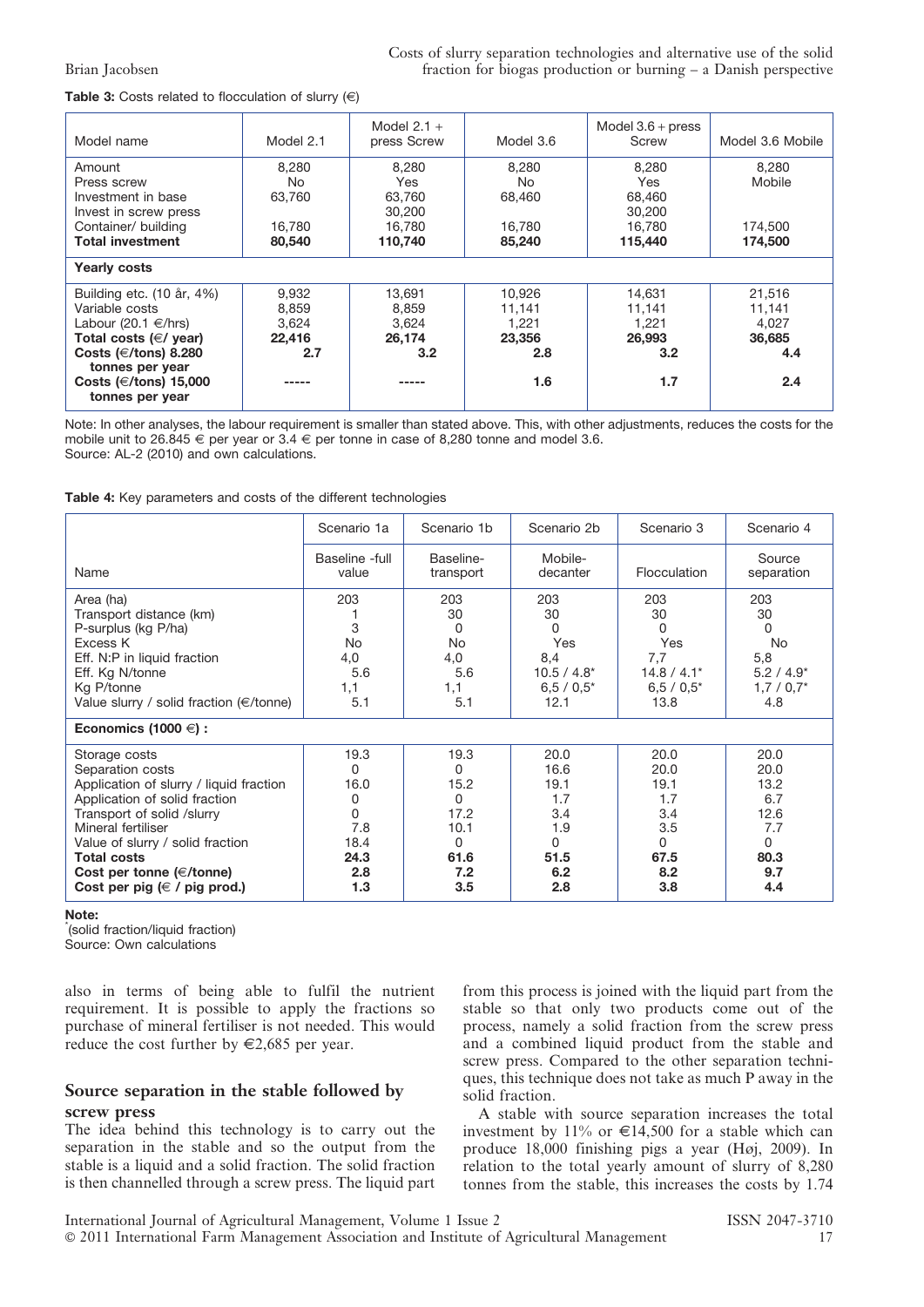Costs of slurry separation technologies and alternative use of the solid fraction for biogas production or burning – a Danish perspective Brian Jacobsen

per tonne slurry which is processed. No additional costs related to energy use in the stable are included. On top of that comes the cost for the press screw, which is  $\epsilon$ 3,650 annually. The total cost, including 2% maintenance, is therefore  $\in$ 19,100 per year. It is assumed that the utilisation of the liquid fraction is a little lower than the others and so it is set at 80%. Together with a higher loss in the stable, this system has the lowest N value on the field (56%) (See appendix Table A2).

# 4. Results

The analysis shows that separation can be a valuable alternative to transport of slurry if the transport distance is 30 km or more, but the cheapest option is to distribute the slurry near the farm on your own fields. In livestock intensive areas, renting a larger area to spread the slurry might cost up to  $\in 200$  per ha on top of the crop return and this increases the costs from  $\in 2.8$ . to  $\epsilon$ 7.7 per tonne (see table 4). In this case, separation can be a viable alternative.

The analysis shows that decanter separation is the cheapest option as the separation costs are lower than for the other technologies (flocculation and source separation). In order to achieve this low cost per tonne, a mobile decanter has been chosen. If a stationary decanter is the only option, the costs per tonne will increase the separation costs from  $\epsilon 0.7$  to  $\epsilon 2.0$  per tonne, increasing the total costs to  $\epsilon$ 7.5 per tonne. The costs are then similar to the costs of flocculation and increased transport. With the separation technologies, the solid fraction can be transported a long distance without increasing the costs dramatically, as an increase from 30 to 50 km only increases the total costs by  $\in 0.13$ per tonne. In cases where the receiver pays for the application this would reduce costs by  $\epsilon$ 1.7 per tonne.

Source separation comes out as the most expensive option, not so much because of the separation costs, but mainly because a larger amount is left in the solid fraction and so the transport costs are somewhat higher. The costs here are more sensitive to transport distance. The separation and application costs are similar to the costs when using flocculation (mobile system). The advantage of renting / buying land as opposed to slurry agreements and separation combined with export of the solid fraction, is that you keep the full value of the nutrients in the farm system. In cases where the solid fraction was sold at full value, separation technologies would be more profitable for the husbandry farmer. Although the value of the solid fraction is between €9,400 and €14,765, it assumed that the farmer receiving the solid fraction will not pay anything, based on current practice.

As previously mentioned, burning the solid fraction might be an option if the farmer is located near a large plant which can burn the solid fraction. This would only reduce the application costs and the transport would still have to be paid by the farmer. The fraction would not have any sales value, although it would generate heat. With respect to biogas, the farmer could export the solid fraction to a biogas plant, but it is assumed that the plant, based on the current price structure does not pay for this fraction. New farm separation plants might even have to pay to deliver the solid fraction to the

biogas plant even though the delivered product gives above average gas yield. With higher prices on gas / electricity, the biogas plant might be able to pay farmers according to the gas potential they deliver.

At one of the newest biogas plants in Denmark (Morsø Bioenergy, 2009), a combination of farm separation and separation at the biogas plant is used. The biogas production per tonne is 3–4 times higher from the solid fraction than slurry (Møller et al., 2004). The analysis here indicates that using flocculation is the best in terms of providing full nutrient coverage with the liquid fraction.

An increase in prices of mineral fertiliser has already increased the willingness among arable farmers to receive slurry. This again reduces the need for separation and long distance transport as more area is available nearby. Higher prices on mineral fertiliser will also make it possible for animal farms to be paid for the animal manure. With the current set up, there is an income transfer from animal to arable farms as arable farms do not pay for the value of the slurry they receive.

Experiences in Denmark have shown that land prices increased in areas where the average livestock density was around 1.2 LU per hectare based on the agricultural area in the Municipality. The maximum in Denmark is 1.4 LU per hectare for pig farms and 1.7 / 2.3 LU per ha for dairy farms, depending on the share of certain crops in the crop rotation (Anonymous, 2010).

As shown in this analysis, the key parameters are how much you have to pay for additional land (buy, rent or slurry agreements), how far the slurry / solid fraction has to be transported, how much the farmer receiving is willing to pay and the costs of the separation.

The conclusions are in line with the results of the analyses which was conducted by The Danish Advisory Centre (Landscenteret, 2009) using a spread sheet model to advise farmers. When farmers are faced with options of either investing in separation, making a slurry agreement, renting land or buying more land, the conclusion is that renting land is often the cheapest, followed by slurry agreements and separation. Buying land comes out as the most expensive option, but this option will, on the other hand give the farmer more long term certainty on the land available (Landscenteret, 2009).

# 5. Conclusion

The conclusion is that it is not profitable to invest in separation technologies unless the farm is situated in a very livestock intensive area where it is difficult to get rid of the slurry. In general, the separation gives an additional cost which is difficult to justify unless the alternative transport distance is high or land prices are high. The analysis show that it is important to look at the entire chain as the separation technologies have a higher loss of N in storage and application costs are higher. The paper shows that regulation, lower livestock numbers and changes in feeding have made separation less favourable over time. The future for separation in Denmark seems to be in relation to biogas plants. Burning of the solid fraction in Denmark has not been as successful as expected, as it is only allowed and economic viable on large heating plants.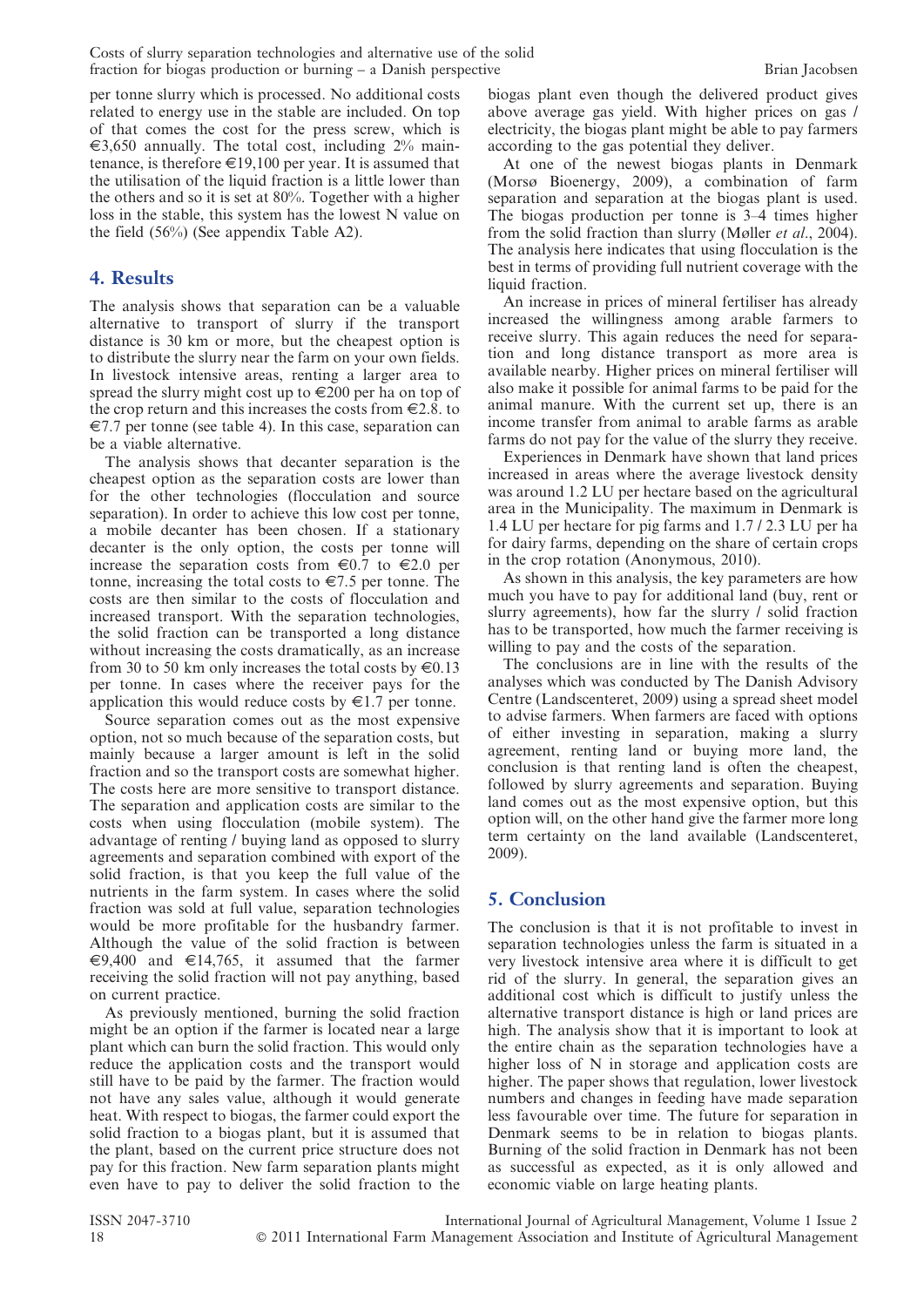The economics are very much dependant on the neighbouring farms' attitude to slurry and other fractions. The farm exporting will often lose the value of the slurry / solid fraction, but might also have to apply it on the other farm paying the application costs. This will benefit arable farmers.

The policy implications are that legislation which ensures harmony between animal production and agricultural land reduces the use of separation. However, in a time where energy from slurry is a valuable renewable energy source, separation of slurry on the farm or at the biogas plant is an option. For this to happen the value of the biogas has to be such that it can pay for the cost of separation. The high values of fertiliser experienced in 2008 made many farmers realise that animal manure has a value. In the livestock intensive areas in the world (e.g. The Netherlands) separation can provide an opportunity to distribute manure better, but findings from Denmark indicate that it might be difficult to sell the solid fraction. When farm separation is combined with biogas production, only the solid fraction needs to be transported to the biogas plant, but here the separation cost will be relatively high.

# About the author

Brian Jacobsen is a graduate from the Royal Veterinary and Agricultural University (RVAU) which is now part of University of Copenhagen. He has a M.Sc. from Reading University and a Ph.D. from RVAU. Current research deals with environmental economics and the costs of reducing N- and P-losses, ammonia emission and emission of green house gases from agriculture. He is also involved in the economics related to the biogas production and the implementation of the Water Framework Directive in Denmark.

# Acknowledgements

I am thankful for the research money from the Ministry of Food, Agriculture and Fisheries provided given to the GYLLESEP project. I am grateful to Shirley Jacobsen for proof reading and to two anonymous reviewers who provided very detail comments on earlier drafts of the paper.

# REFERENCES

- AL-2 (2010). Information sheet about separation. http://uk.al-2teknik.dana9.dk/ Accessed on the 3th November 2011
- Anonymous (2010). Bekendtgørelse om husdyrhold og arealkrav mv. Nr. 947 fra 2006 and Bekendtgørelse af lov om landbrugsejendomme from 2010 [Legal requirements regarding livestock and area requirement]. https://www. retsinformation.dk/Forms/R0710.aspx?id=8750 Accessed on 3th November 2011.
- Anonymous (2011). Bekendtgørelse af lov om jordbrugets anvendelse af gødning og om plantedække. LBK nr 415 af 03/05/2011 [Note on legal requirement about use of fertilizer and crop cover] https://www.retsinformation.dk/Forms/ R0710.aspx?id=137028. Accessed on the 3rd of November 2011.
- Birkmose, T. and Zinck, A. M (2008). Status på afbrænding af husdyrgødning i Danmark. [Status on the burning of animal manure in Denmark]. Notat fra Landscenteret og Dansk

Landbrug. http://www.landbrugsinfo.dk/Planteavl/Filer/ lpart119\_b1.pdf. Accessed on the 3rd of November 2011.

- Birkmose, T.; Sørensen, P. and Rubæk, G. (2003). Utilization and losses of nitrogen and phosphorus from field applied slurry separation products. Ramiran præsentation. http:// www.ramiran.net/doc06/O-24%20Birkmose.pdf Accessed on the 3<sup>rd</sup> of November 2011.
- Brower, F.; Hellegers,P., Hoogeveen, M. and Luesink, H. (1999). Managing nitrogen pollution from intensive livestock production in the EU. Report 2.99.04. LEI, The Hague.
- Burton, C.J. (1997) Manure Management Treatment Strategies for Sustainable Agriculture. Silsoe Research Institute, Silsoe, UK.
- Burton, C.H. (2007). The potential contribution of separation technologies to the management of livestock manure. Livestock Science, 112, 208–216.
- The European Commission (1991). The Nitrate directive. Council Directive 91/676/EEC. http://ec.europa.eu/ environment/water/water-nitrates/directiv.html Accessed on the 3<sup>rd</sup> of November 2011.
- The European Commission (1992). The Habitat Directive. Council Directive 92/43/EEC on the conservation of natural habitats and of wild fauna and flora. http://ec.europa.eu/ environment/nature/legislation/habitatsdirective/index\_en. htm. Accessed on the 3<sup>rd</sup> of November 2011.
- The European Commission (2000). The Water Framework directive, Council directive 2000/60/EC, http://ec.europa. eu/environment/water/water-framework/index\_en.html. Accessed on the 3<sup>rd</sup> of November 2011.
- The European Commission (2010). The implementation of Council Directive 91/676/EEC concerning the protection of waters against pollution caused by nitrates from agricultural sources based on Member State reports for the period 2004–2007. Report from the Commission to the Council and the European Parliament. http://ec.europa.eu/environment/ water/water-nitrates/pdf/sec\_2011\_909.pdf. Accessed on the 3<sup>rd</sup> of November 2011.
- Danish Plant Directorate (2009). Gødningsnormer 2009–2010. [Danish Fertiliser norms 2009–2010] Plantedirektoratet.
- Defra (2011). Soil Nutrient Balances England Provisional estimates for 2010. July 2011. http://www.defra.gov.uk/ statistics/files/defra-stats-foodfarm-environ-obs-researchsoilnutrientbalance-statsnotice-england-110728.pdf Accessed on the 3<sup>rd</sup> of November 2011.
- Defra (2010). Fertiliser manual (RB209). Defra. England http:// www.defra.gov.uk/food-farm/land-manage/nutrients/. Accessed on the 3<sup>rd</sup> of November 2011.
- Dubgaard, A.; Nissen, C.J. Jespersen, H.; Gylling, M.; Jacobsen, B.H.; Jensen, J.D.; Hjort-Gregersen, K. Kejser, A.T. og Helt-Hansen, Julie. (2010). Økonomiske analyser for landbruget af en omkostningseffektiv klimastrategi. [Economic analyses for Agriculture of a cost efficient strategy to reduce Green House Gas Emissions]. Report no. 205 Ministry of Food, Agriculture and Fisheries, Denmark. http://www.foi.life.ku.dk/Publikationer/FOI\_serier/ Nummererede\_rapporter.aspx#2010. Accessed on the 3<sup>rd</sup> of November 2011.
- Frandsen, T.Q. (2010). Metanudbytter af fiber fraktion fra gylleseperation. [Methane yields from the solid fraction from slurry separation]. Note. Knowledge Centre for Agriculture. Århus, Denmark.
- Fuchs, C., Bogatov, V and Eimannsberger, J. (2011). Competitiveness and Risk of Crop Production, Milk Production and Biogas Production with Respect to<br>Regional Resources. 18<sup>th</sup> International Farm Management Congress: Thriving in a Global World - Innovation, Cooperation and Leadership. March 20–25, Christchurch, New Zealand.
- FVM (2005). Rapport fra arbejdsgruppen om afbrænding af fraktioner af husdyrgødning. [Report from the working group on the burning of fractions from Animal Manure] Ministry of Food, Agriculture and Fisheries, Denmark
- Government of Denmark (2009). Grøn Vækst. [Green Growth]. April 2009. Copenhagen. Denmark. http://www.mim.dk/NR/ rdonlyres/D5E4FC9A-B3AC-4C9A-B819-C42300F23CCA/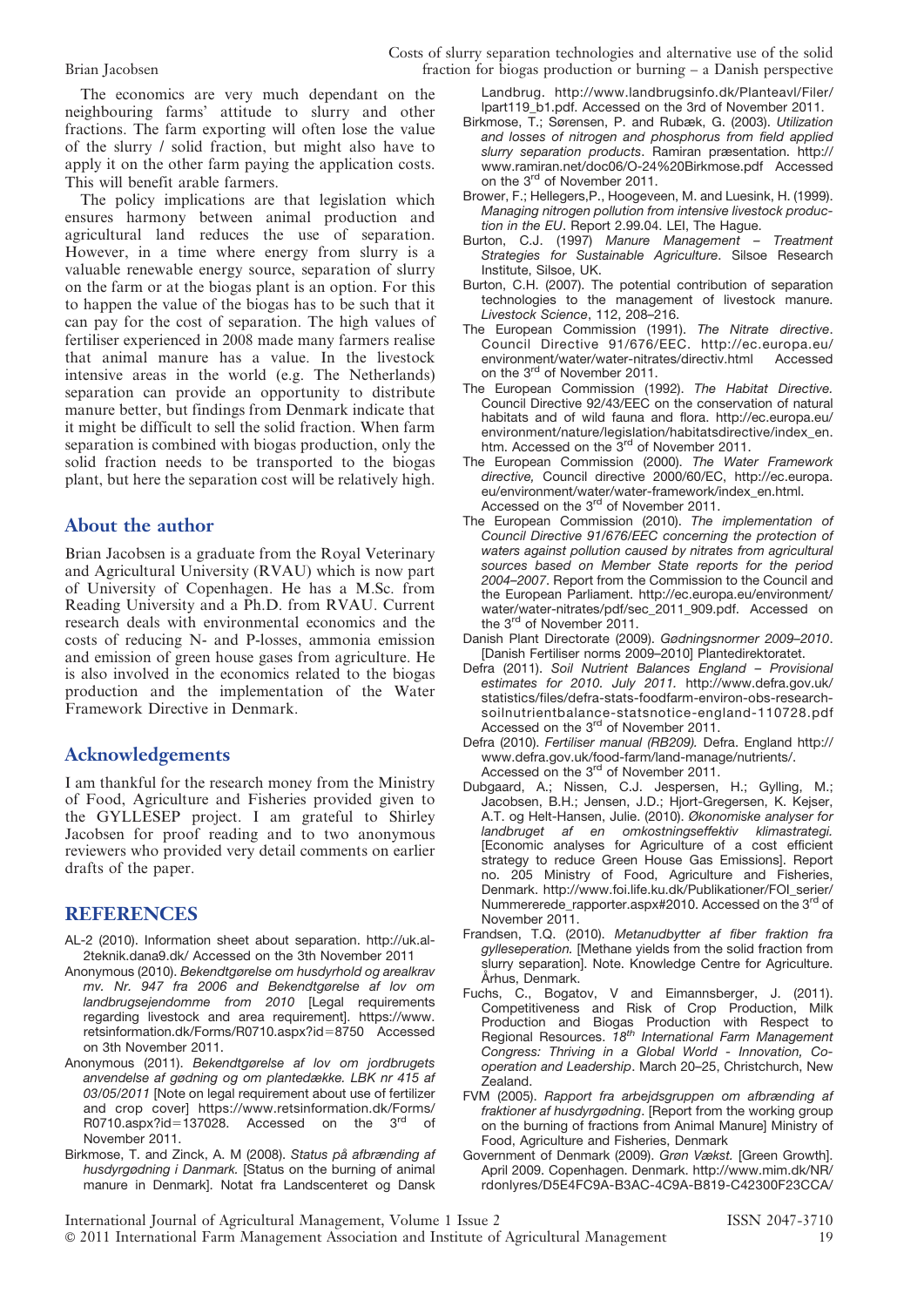0/GROENVAEKST\_2904rapporten.pdf Accessed on the 3rd of November 2011

- Hansen, M.N., Sommer, S.G., Hutchings, N.J. and Sørensen, P. (2008). Emissionfaktorer til beregning af ammoniakfordampning ved lagring og udbringning af husdyrgødning. [Emission factors used to calculate ammonia emissions from storage and application of animal manure]. DJF Husdyrbrug no. 84. Det Jordbrugsvidenskabelige Fakultet, University of Aarhus. Denmark.
- Hansen, M.N., Kristensen, J.K. and Kristensen, E.F. (2009). Forbrænding af fiberfraktionen fra separeret husdyrgødning. [The Burning of the fiber fraction from animal manure]. Information note. AgroTech and DJF, University of Aarhus.
- Hashøj Biogas (2011). Omkostningerne ved opgradering af biogas kan halveres. [The cost of upgrading biogas can be halved]. http://www.biopress.dk/PDF/FiB\_37-2011\_03.pdf Accessed on the 3rd of November 2011
- Hjorth, M.; Christensen, K.V., Christensen, M.L. and Sommer, S.G. (2010). Solid-liquid separation of animal slurry in theory and practice, A review. Agron. Sustain. Dev., 30, 153–180.
- Hjorth-Gregersen, K. og Christensen, J. (2005). Afbrænding af fiberfraktion fra separeret gylle Drifts- og fiberfraktion fra separeret gylle – Drifts- og samfundsøkonomiske analyser. [Burning of Fiber Fractions from separated Slurry]. Note. Institute of Food and Resource Economics. Denmark.
- Husdyrgodkendelse (2011). Ansøgningssystemet for<br>miljøgodkendelse af husdyrbrug. Miljøministeriets miljøgodkendelse af husdyrbrug. Miljøministeriets Informationscenter [Application system for environmental approval of animal farms]. www.husdyrgodkendelse.dk Accessed on the 3<sup>rd</sup> of November 2011
- Høj, P. (2009). Investering i kildesepareringsstald overfor traditionel slagtesvinstald. [Investment i source separation building for pigs compared with traditional building for pigs for slaughter]. Note from Svend Aage Christiansen A/S. Denmark.
- Infarm (2011). Slurry Acidification. http://www.infarm.dk/ documents/00095.pdf. Accessed on the 3<sup>rd</sup> of November 2011
- Jacobsen, B.H.; Abildtrup, J.; Andersen, M., Christensen, T.; Hasler, B.; Hussain, Z.B.; Huusom, H.; Jensen, J.D.; Schou, J.S. og Ørum, J.E. (2004). Omkostninger ved reduktion af landbrugets næringsstoftab til vandmiljøet [Costs of Reducing Nutrient Losses from Agriculture]. Report no. 167. Danish Research Institute of Food Economics (English summary).
- Jacobsen, B.H.; Sørensen, C.G. og Hansen, J.F. (2002a). Håndtering af husdyrgødning – en teknisk og økonomisk systemanalyse. Report no. 138. Danish Research Institute of Food Economics, Denmark (English summary).
- Jacobsen, B.H.; Hjorth-Gregersen; Sørensen, C.G. and Hansen, J.F. (2002b). Separation af gylle – en tekniskøkonomisk systemanalyse. Report no. 142. Danish Research Institute of Food Economics. Denmark. (English summary).
- Jacobsen, B.H. and Hjorth-Gregersen, K. (2003). An economic and environmental analysis of slurry separation.  $14<sup>th</sup>$ International Farm Management Congress: Farming at the Edge, 10th-15th August, Perth, Australia [Accessed 3rd November 2011]
- Jacobsen, B.H., Jespersen, H.M. and Dubgaard, A. (2010). Ligevægtspris for biogas under forskellige forhold og konsekvens af upgradering til naturgas. [Break even price for biogas under different conditions and the consequence of upgrading biogas for the natural gas grid]. Note for the Ministry of Agriculture.
- Jacobsen, B.H. (2011a). Reducing ammonia emission in Europe – Costs, Regulation and targets with focus on Denmark. 18 $^{th}$ International Farm Management Congress: Thriving in a Global World - Innovation, Co-operation and Leadership. March 20–25, Christchurch, New Zealand.
- Jacobsen, B.H, (2011b). Danish Biogas Plants for Green Livestock: Bio energy production and Nutrient redistribution. Invited Paper for Global Green Growth Seminar on Green Korea: Challenges, Strategy and Cooperation, Seoul, South Korea, 15<sup>th</sup> September. http://www.greenkorea2011.org/

archive/presentation2.asp. Accessed on the 3<sup>rd</sup> of November 2011

- Jensen, P.N. (2010). Status for miljøeffekten af miljøregulering og anden arealregulering. [Status for the environmental effect of environmental regulation and other types of regulation of the area] Notat. NERI, Aarhus University.
- Jensen, T.K. (2009). Biogas til nettet. [Biogas for the Grid]. Projekt report. Dansk Gasteknisk Center.
- Jørgensen, K. and Jensen, L. S. (2010). Fibre fra gylleseperation – hvor stor er forskellen i deres kvalitet og hvordan anvendes de optimalt? [Fiber from slurry separation – how large is the difference in quality and how can they be used optimally?] Danish Crop Conference 2010, pp. 372–373.
- Kai, P. (2010). Description of fractions from Source Separation. Note from the GYLLESEP project.
- Landscenteret og KU (2007). Status over anvendelse af gylleseparation i Danmark. [Status over the use of slurry separation in Denmark]. Note. Knowledgecentre for Agriculture and University of Copenhagen.
- Landscenteret (2009). Program til beregning af harmoni. [Model for calculation the required area for animal farms]. Spreadsheetprogram.
- Maabjerg BioEnergy (2005). Miljømæssige, energimæssige og økonomiske konsekvenser af Maabjerg Bioenergi. [Environmental, energy and economic consequences of Maabjerg Bioenergy]. Summary.Report. http://www.<br>maabjerg-bioenergy.dk/. Accessed on the 3<sup>rd</sup> of November 2011
- Miljøstyrelsen [Danish Environmental Agency] (MST) (2009a). Fodring. [Feeding] http://www.mst.dk/NR/rdonlyres/ 091AB3EB-6EB1-4808-AF75-F091721DFD57/0/Udkast\_ Svin\_fodring\_fosfor.pdf. Accessed on the 3rd of November 2011
- Miljøstyrelsen [Danish Environmental Agency] (MST) (2009b). Overdækning af fiberfraktionen fra separeret gylle [Cover of the fiber fraction from slurry]. BAT blad. http://www.mst.dk/ NR/rdonlyres/A17F76D8-10E9-4305-A5C1-E961B5E359A9/ 0/Udkast\_overd%C3%A6kningaffiberfraktioner.pdf. Accessed on the 3<sup>rd</sup> of November 2011
- Miljøstyrelsen [Danish Environmental Agency] (MST) (2009c). Præcisering af lovgrundlaget og afklaring af en række fortolkningsspørgsmål vedr. forbrænding og forarbejdning af husdyrgødning.[Interpretating of the legal requirement and answers to questions regarding the burning and processing of animal manure] Note.
- Miljøstyrelsen [Danish Environmental Agency] (MST) (2010). Separation af gylle med decanter centrifuge [Separation of slurry using decanter technology] http://www.mst.dk/NR/ rdonlyres/D167C805-F3FD-471F-9FC4-6158653426CE/0/ Udkast\_gylleseparering\_dekantercentrifuge.pdf. Accessed on the 3<sup>rd</sup> of November 2011
- Morsø Bioenergi (2009). Biomasse behandling og energiproduktion [Biomass treatment and energy production] http:// www.biogasdk.dk/down/semdec07/Morsoe-Bioenergi.pdf. . Accessed on the 3<sup>rd</sup> of November 2011
- Møller, H.B., Lund, I. and Sommer, S.G. (2000). Solid-liquid separation of livestock slurry: efficiency and cost. Journal of Bioresource Technology, 74, (2000), 223–229.
- Møller, H.B. and Sommer, S. (2002). Solid liquid separation of livestock slurry. Helcom 23/2002 Seminar. http:// agrienvarchive.ca/bioenergy/download/S1-Sommer\_DK. pdf. Accessed on the 3<sup>rd</sup> of November 2011
- Møller, H.B., Sommer, S.G. and Ahring, B.K. (2004). Methane productivity of manure, straw and solid fractions of manure. Biomass and Bioenergy, 26, 485–495.
- Moller H.B, Hansen J.D, Sorensen C.A.G (2007) Nutrient recovery by solid-liquid separation and methane productivity of solids. Transactions from ASABE) Amercian Society of Agricultural and Biological Engineemers, 50, 193–200. http://asae.frymulti.com/azdez.asp?JID=3&AID=22400&  $CID=t2007&v=50&i=1&T=2.$  Accessed on the 3<sup>rd</sup> of November 2011
- Nielsen, L.H.; Hjort-Gergersen, K.; Thygesen, P. and Christensen, J. (2002). Samfundsøkonomiske analyser af biogasanlæg [Socioeconomic analyses of biogas plants].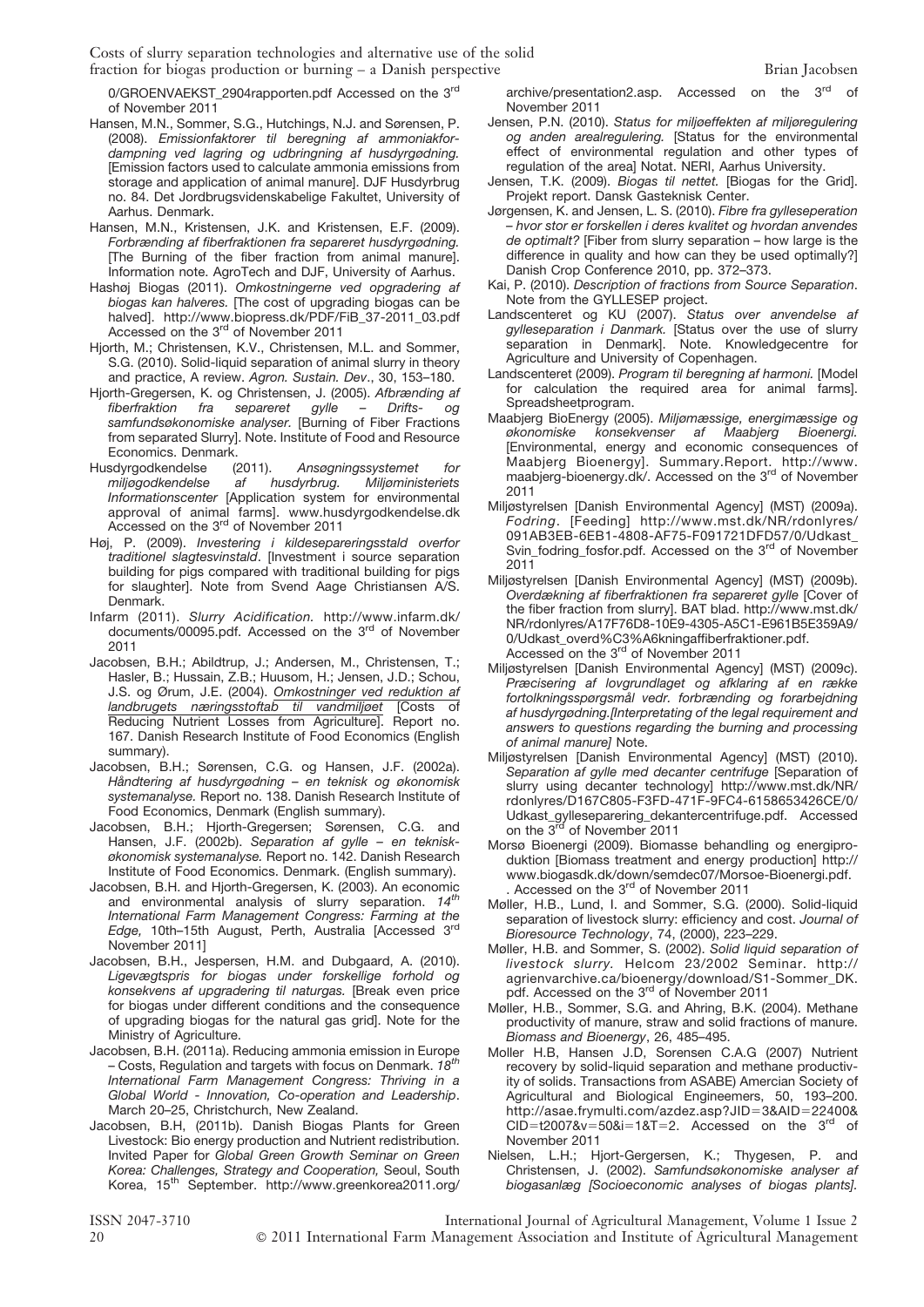Report no. 136. Danish Research Institute of Food Economics. (English summary)

- Oenema, O. and Berentsen, P.B.M. (2005). Manure Policy and Minas: Regulating nitrogen and phosphorus surpluses in Agriculture of the Netherlands. OECD report. (2004),67.
- Petersen, J. and Sørensen, P. (2008). Loss of nitrogen and carbon during storage of the fibrous fraction of separated pig slurry and influence on nitrogen availability. Journal of Agricultural Science, 146, 430–413.
- Petersen, J. and Sørensen, P. (2008). Fastlæggelse af udnyttelse I husdyrgødningen, [The uttilisation of animal manure] DJF, Århus Universitet. http://www.dmu.dk/fileadmin/ Resources/DMU/Vand/11\_goedningsvirkning.pdf. Accessed on the 3<sup>rd</sup> of November 2011
- Schou, J.S.; Gyldenkærne, S., Grant, R., Elmegaard, N., Palmgren, E. and Levin, G. (2006) Miljøkonsekvenser ved afbrænding af husdyrgødning med sigte på energiudnyttelse Scenarieanalyse for et udvalgt opland. [Environmental consequences related to the burning of animal manure with focus on energy utillisation]. Report NERI, no. 575
- Statistics Denmark (2010a). Landbrug 2009 [Agriculture 2009]. Danmarks Statistik.
- Statistics Denmark (2010b). Økonomien i landbrugets produktionsgrene 2009 [Income in Agricultural enterprises in 2009]. Danmarks Statistik.
- Sørensen, C.G. and Møller, H.B. (2006). Operational and Economic modelling and optimization of mobile Slurry Separation. Applied Engineering in Agriculture, Vol. 22, 2, 185–193.
- Sørensen, P. (2006). The fate of nitrogen from animal manure in soil crop systems: Experiences with pig and cattle slurries. DJF, University of Århus. http://www.aral.lom.it/public/ upload/00000311\_Rel\_03\_Sorensen.pdf. Accessed on the 3<sup>rd</sup> of November 2011
- Videncenteret (2008). Produktion af husdyrgødning fordelt på kommuner. [Production of animal manure in different Municipalities]. Videncenteret for Landbrug. http://www. landbrugsinfo.dk/Energi/Biogas/Filer/pl\_10\_383\_b2.pdf. Accessed on the  $3<sup>rd</sup>$  of November 2011
- Videncenteret (2010). Budgetkalkuler 2008–2010. [Farm budget estimates 2008–2010]
- Vinter, F. P. (2008). Udvikling i landbrugets fosforoverskud og forbrug af foderfosfat. [Development in the phosphorus surplus from Agriculture]. Notat til vandmiljøplan III. Faculty of Agricultural Sciences, University of Aarhus.
- Webb, J., Ryan, M., Anthony, S.G., Brewer, A., Laws, J., Aller, M.F. and Misselbrook, T. H. (2006). Cost-effective means of reducing ammonia emissions from UK agriculture using the NARSES model. Atmospheric Environment, 40, pp. 7222– 7233.